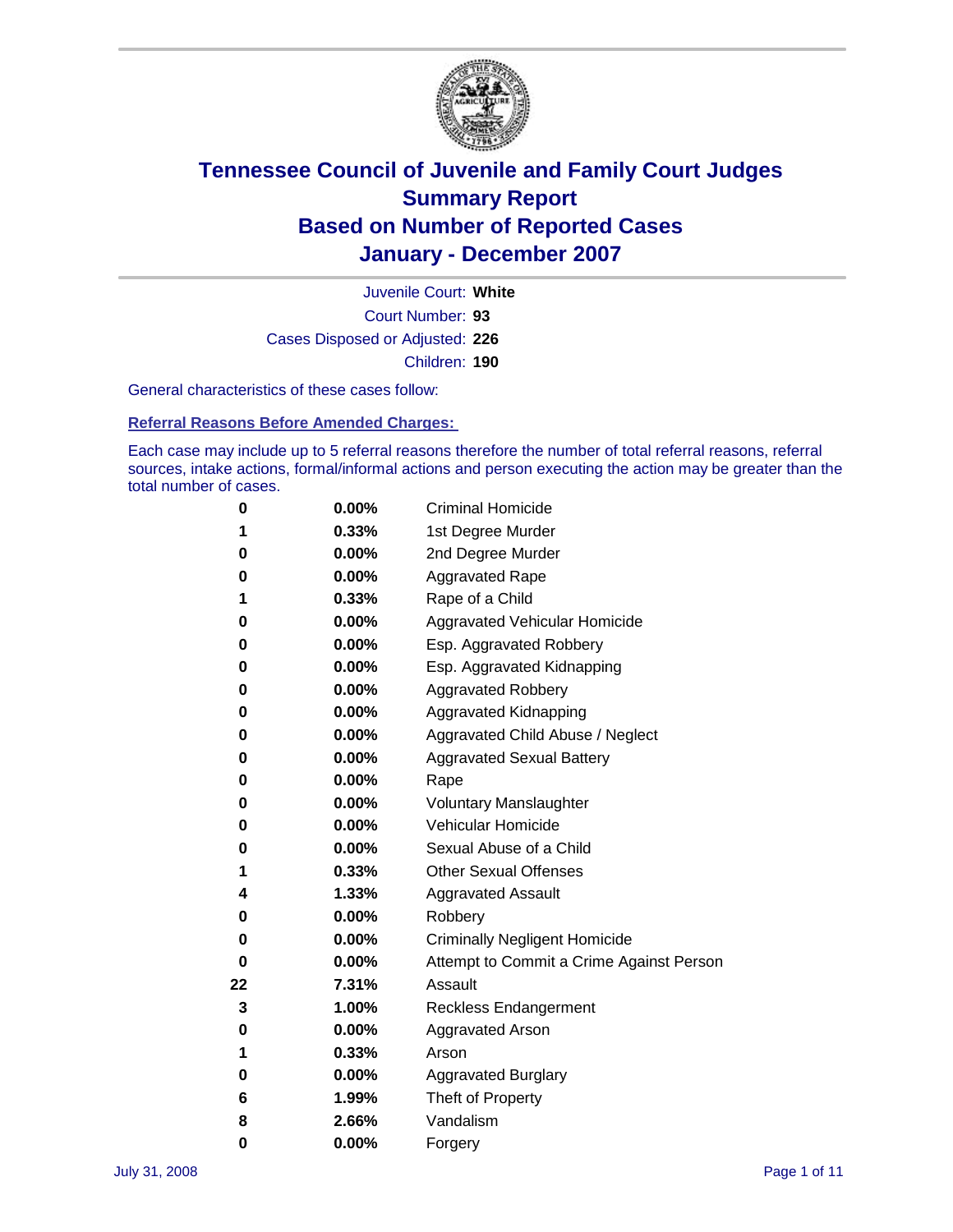

Court Number: **93** Juvenile Court: **White** Cases Disposed or Adjusted: **226** Children: **190**

#### **Referral Reasons Before Amended Charges:**

Each case may include up to 5 referral reasons therefore the number of total referral reasons, referral sources, intake actions, formal/informal actions and person executing the action may be greater than the total number of cases.

| 0           | 0.00%    | <b>Worthless Checks</b>                                     |
|-------------|----------|-------------------------------------------------------------|
| 0           | 0.00%    | Illegal Possession / Fraudulent Use of Credit / Debit Cards |
| 4           | 1.33%    | <b>Burglary</b>                                             |
| 0           | 0.00%    | Unauthorized Use of a Vehicle                               |
| 0           | 0.00%    | <b>Cruelty to Animals</b>                                   |
| 3           | 1.00%    | Sale of Controlled Substances                               |
| 1           | 0.33%    | <b>Other Drug Offenses</b>                                  |
| 22          | 7.31%    | <b>Possession of Controlled Substances</b>                  |
| $\bf{0}$    | 0.00%    | <b>Criminal Attempt</b>                                     |
| 1           | 0.33%    | Carrying Weapons on School Property                         |
| 3           | 1.00%    | Unlawful Carrying / Possession of a Weapon                  |
| 7           | 2.33%    | <b>Evading Arrest</b>                                       |
| 0           | 0.00%    | Escape                                                      |
| 1           | 0.33%    | Driving Under Influence (DUI)                               |
| 14          | 4.65%    | Possession / Consumption of Alcohol                         |
| 0           | 0.00%    | Resisting Stop, Frisk, Halt, Arrest or Search               |
| 0           | 0.00%    | <b>Aggravated Criminal Trespass</b>                         |
| 0           | 0.00%    | Harassment                                                  |
| 0           | 0.00%    | Failure to Appear                                           |
| 0           | 0.00%    | Filing a False Police Report                                |
| 0           | 0.00%    | Criminal Impersonation                                      |
| 2           | 0.66%    | <b>Disorderly Conduct</b>                                   |
| 0           | 0.00%    | <b>Criminal Trespass</b>                                    |
| 0           | 0.00%    | <b>Public Intoxication</b>                                  |
| 0           | 0.00%    | Gambling                                                    |
| 99          | 32.89%   | Traffic                                                     |
| 5           | 1.66%    | <b>Local Ordinances</b>                                     |
| 9           | 2.99%    | Violation of Wildlife Regulations                           |
| $\mathbf 0$ | $0.00\%$ | Contempt of Court                                           |
| 15          | 4.98%    | Violation of Probation                                      |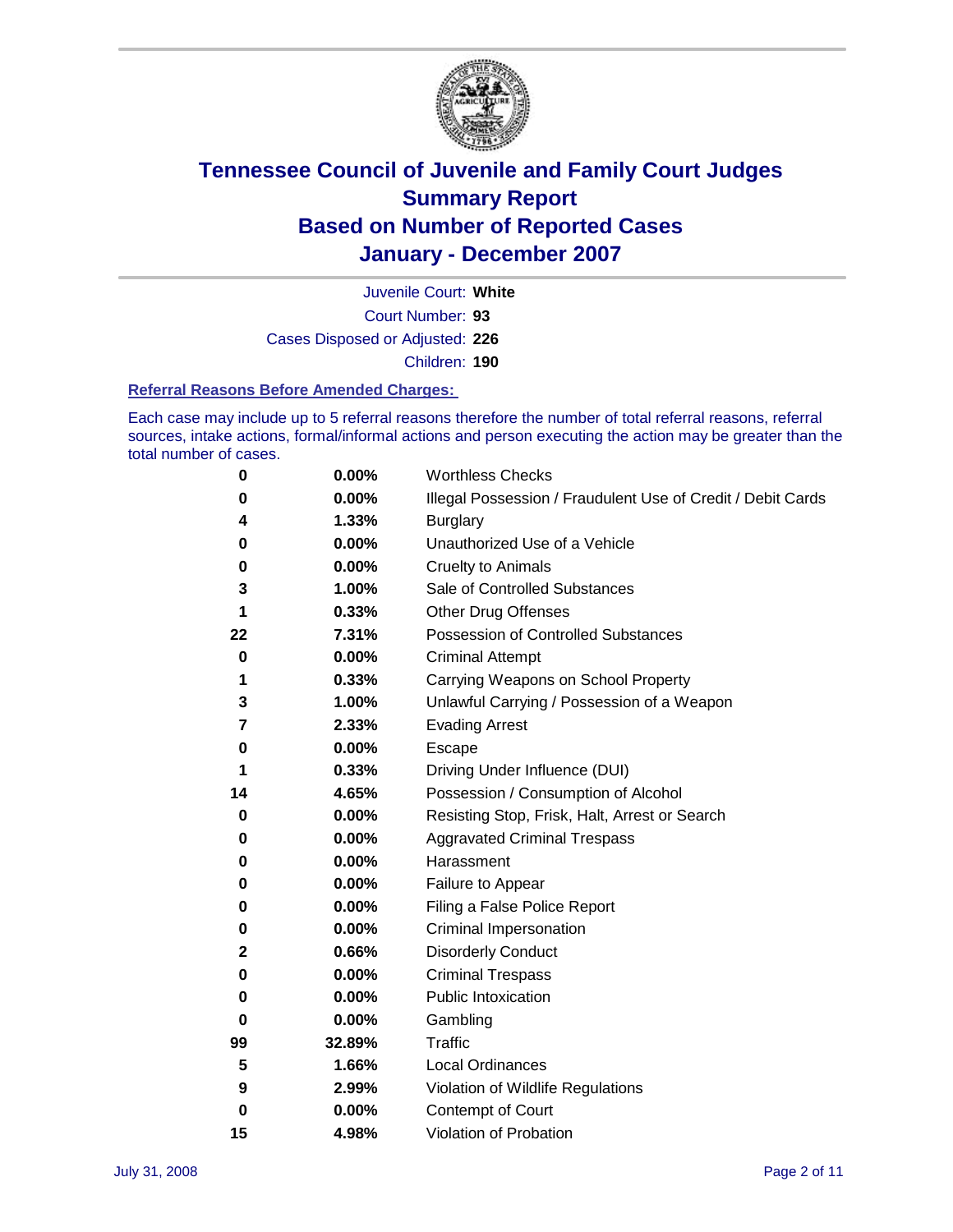

Court Number: **93** Juvenile Court: **White** Cases Disposed or Adjusted: **226** Children: **190**

#### **Referral Reasons Before Amended Charges:**

Each case may include up to 5 referral reasons therefore the number of total referral reasons, referral sources, intake actions, formal/informal actions and person executing the action may be greater than the total number of cases.

| 301          | 100.00%  | <b>Total Referrals</b>                |
|--------------|----------|---------------------------------------|
| 1            | 0.33%    | Other                                 |
| 0            | 0.00%    | <b>Consent to Marry</b>               |
| 0            | 0.00%    | <b>Request for Medical Treatment</b>  |
| 0            | $0.00\%$ | <b>Child Support</b>                  |
| 0            | $0.00\%$ | Paternity / Legitimation              |
| 0            | $0.00\%$ | Visitation                            |
| 0            | $0.00\%$ | Custody                               |
| 0            | 0.00%    | <b>Foster Care Review</b>             |
| 0            | $0.00\%$ | <b>Administrative Review</b>          |
| 0            | $0.00\%$ | <b>Judicial Review</b>                |
| 0            | 0.00%    | Violation of Informal Adjustment      |
| 6            | 1.99%    | Violation of Pretrial Diversion       |
| 0            | $0.00\%$ | <b>Termination of Parental Rights</b> |
| 5            | 1.66%    | Dependency / Neglect                  |
| 0            | $0.00\%$ | <b>Physically Abused Child</b>        |
| 0            | 0.00%    | <b>Sexually Abused Child</b>          |
| $\mathbf{2}$ | 0.66%    | Violation of Curfew                   |
| 10           | 3.32%    | Violation of a Valid Court Order      |
| 14           | 4.65%    | Possession of Tobacco Products        |
| 1            | 0.33%    | Out-of-State Runaway                  |
| 4            | 1.33%    | In-State Runaway                      |
| 11           | 3.65%    | Truancy                               |
| 14           | 4.65%    | <b>Unruly Behavior</b>                |
| 0            | 0.00%    | Violation of Aftercare                |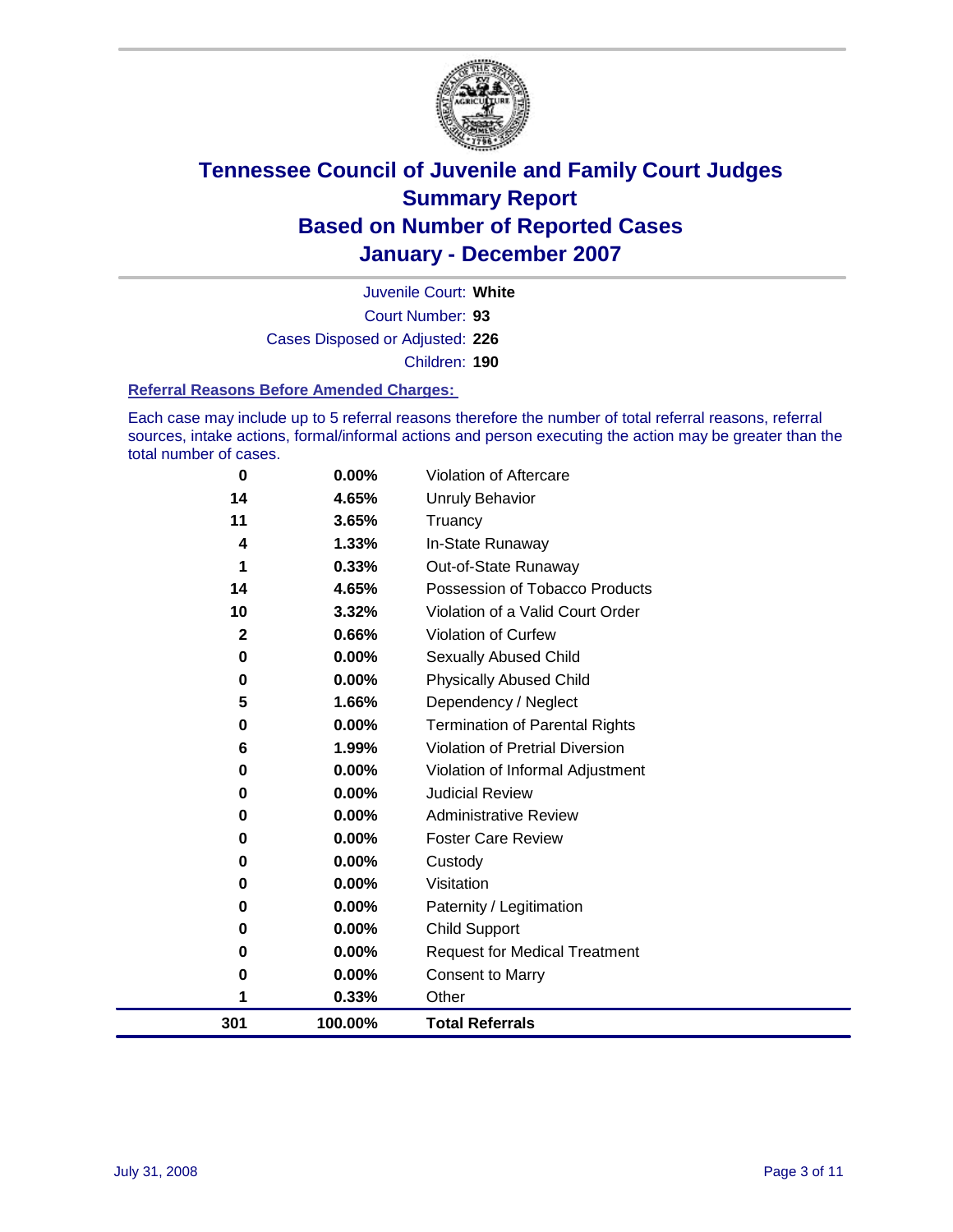

|                            |                                 | Juvenile Court: White |  |  |  |  |  |
|----------------------------|---------------------------------|-----------------------|--|--|--|--|--|
| Court Number: 93           |                                 |                       |  |  |  |  |  |
|                            | Cases Disposed or Adjusted: 226 |                       |  |  |  |  |  |
|                            |                                 | Children: 190         |  |  |  |  |  |
| <b>Referral Sources: 1</b> |                                 |                       |  |  |  |  |  |
| 194                        | 64.45%                          | Law Enforcement       |  |  |  |  |  |
| 16                         | 5.32%                           | Parents               |  |  |  |  |  |
| 0                          | $0.00\%$                        | <b>Relatives</b>      |  |  |  |  |  |
| 0                          | $0.00\%$                        | Self                  |  |  |  |  |  |

| 301         | 100.00% | <b>Total Referral Sources</b>     |
|-------------|---------|-----------------------------------|
| 0           | 0.00%   | Other                             |
| 0           | 0.00%   | Unknown                           |
| $\mathbf 0$ | 0.00%   | Hospital                          |
| 0           | 0.00%   | Child & Parent                    |
| 8           | 2.66%   | Victim                            |
| 7           | 2.33%   | <b>Other Court</b>                |
| 0           | 0.00%   | Social Agency                     |
| 13          | 4.32%   | <b>Court Staff</b>                |
| 0           | 0.00%   | <b>District Attorney's Office</b> |
| 8           | 2.66%   | <b>Other State Department</b>     |
| 16          | 5.32%   | <b>DCS</b>                        |
| 0           | 0.00%   | <b>CSA</b>                        |
| 39          | 12.96%  | School                            |

#### **Age of Child at Referral: 2**

| 190      | 100.00%  | <b>Total Child Count</b> |  |
|----------|----------|--------------------------|--|
| 0        | $0.00\%$ | Unknown / Not Reported   |  |
| $\bf{0}$ | $0.00\%$ | Ages 19 and Over         |  |
| 78       | 41.05%   | Ages 17 through 18       |  |
| 76       | 40.00%   | Ages 15 through 16       |  |
| 25       | 13.16%   | Ages 13 through 14       |  |
| 4        | 2.11%    | Ages 11 through 12       |  |
| 7        | 3.68%    | Ages 10 and Under        |  |
|          |          |                          |  |

<sup>1</sup> If different than number of Referral Reasons (301), verify accuracy of your court's data.

One child could be counted in multiple categories, verify accuracy of your court's data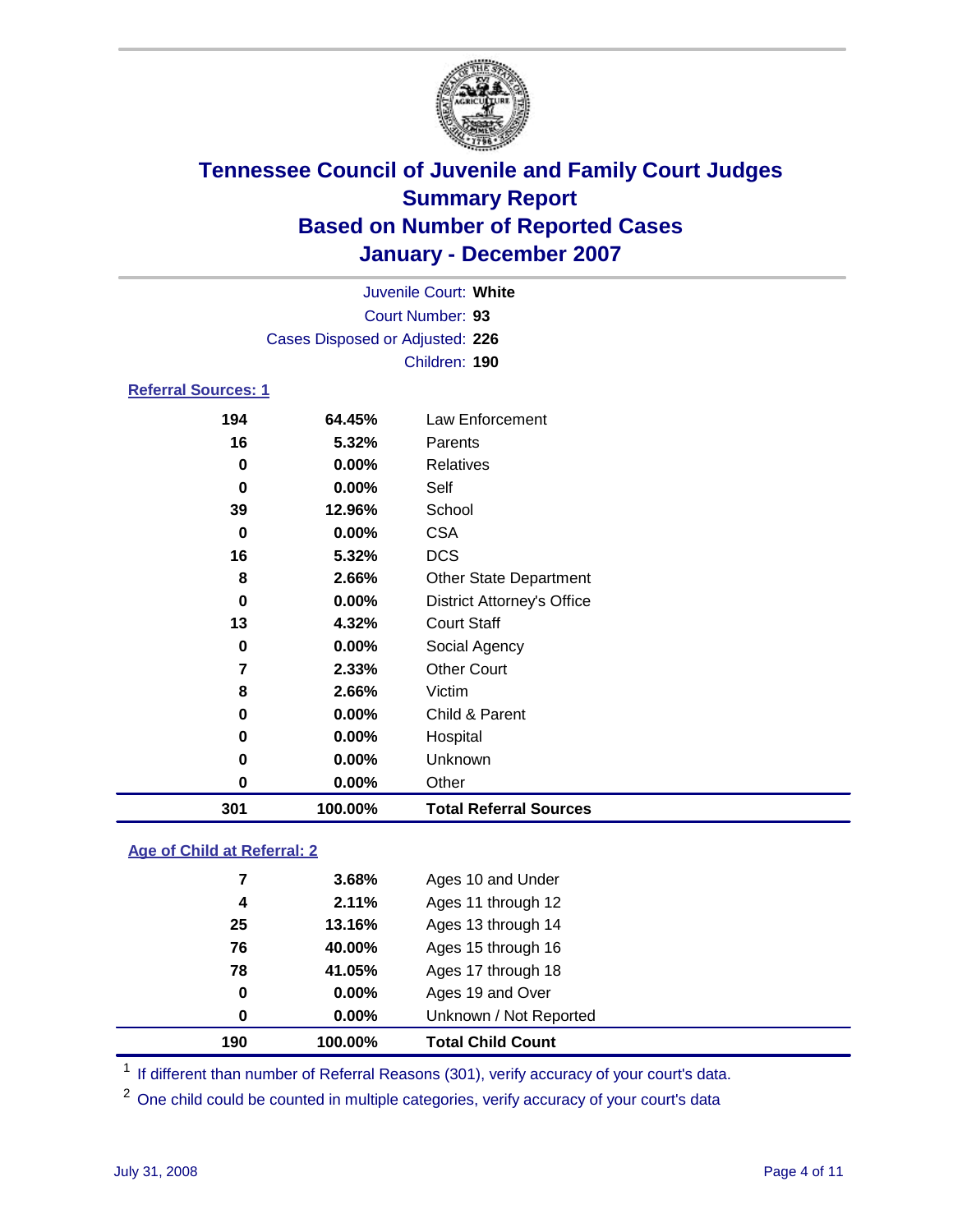

|                                         |                                 | Juvenile Court: White    |  |  |
|-----------------------------------------|---------------------------------|--------------------------|--|--|
| Court Number: 93                        |                                 |                          |  |  |
|                                         | Cases Disposed or Adjusted: 226 |                          |  |  |
|                                         |                                 | Children: 190            |  |  |
| Sex of Child: 1                         |                                 |                          |  |  |
| 138                                     | 72.63%                          | Male                     |  |  |
| 52                                      | 27.37%                          | Female                   |  |  |
| $\bf{0}$                                | 0.00%                           | Unknown                  |  |  |
| 190                                     | 100.00%                         | <b>Total Child Count</b> |  |  |
| <b>Race of Child: 1</b>                 |                                 |                          |  |  |
| 180                                     | 94.74%                          | White                    |  |  |
| 4                                       | 2.11%                           | African American         |  |  |
| 0                                       | 0.00%                           | Native American          |  |  |
| 0                                       | 0.00%                           | Asian                    |  |  |
| 6                                       | 3.16%                           | Mixed                    |  |  |
| $\bf{0}$                                | 0.00%                           | Unknown                  |  |  |
| 190                                     | 100.00%                         | <b>Total Child Count</b> |  |  |
| <b>Hispanic Origin: 1</b>               |                                 |                          |  |  |
| 4                                       | 2.11%                           | Yes                      |  |  |
| 186                                     | 97.89%                          | <b>No</b>                |  |  |
| $\mathbf 0$                             | 0.00%                           | Unknown                  |  |  |
| 190                                     | 100.00%                         | <b>Total Child Count</b> |  |  |
| <b>School Enrollment of Children: 1</b> |                                 |                          |  |  |
| 184                                     | 96.84%                          | Yes                      |  |  |
| 6                                       | 3.16%                           | No                       |  |  |
| $\bf{0}$                                | 0.00%                           | Unknown                  |  |  |
| 190                                     | 100.00%                         | <b>Total Child Count</b> |  |  |

One child could be counted in multiple categories, verify accuracy of your court's data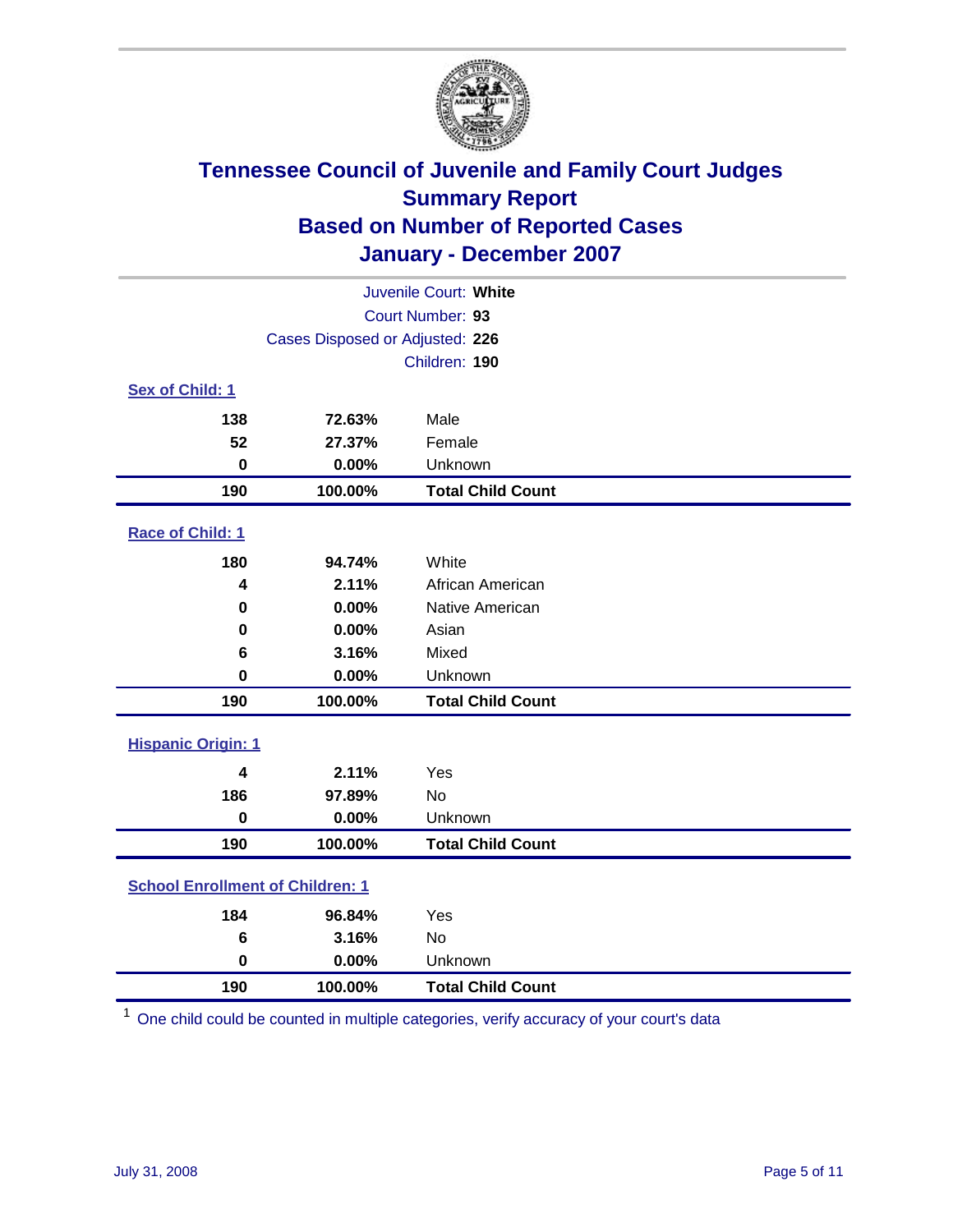

Court Number: **93** Juvenile Court: **White** Cases Disposed or Adjusted: **226** Children: **190**

#### **Living Arrangement of Child at Time of Referral: 1**

| 190 | 100.00%  | <b>Total Child Count</b>     |
|-----|----------|------------------------------|
| 0   | 0.00%    | Other                        |
| 0   | $0.00\%$ | Unknown                      |
| 2   | $1.05\%$ | Independent                  |
| 2   | 1.05%    | In an Institution            |
| 3   | 1.58%    | In a Residential Center      |
| 1   | 0.53%    | In a Group Home              |
| 1   | $0.53\%$ | With Foster Family           |
| 3   | 1.58%    | With Adoptive Parents        |
| 15  | 7.89%    | <b>With Relatives</b>        |
| 12  | 6.32%    | <b>With Father</b>           |
| 70  | 36.84%   | With Mother                  |
| 16  | 8.42%    | With Mother and Stepfather   |
| 3   | 1.58%    | With Father and Stepmother   |
| 62  | 32.63%   | With Both Biological Parents |
|     |          |                              |

#### **Type of Detention: 2**

| 226 | 100.00%  | <b>Total Detention Count</b> |  |
|-----|----------|------------------------------|--|
| 0   | 0.00%    | Other                        |  |
| 218 | 96.46%   | Does Not Apply               |  |
| 0   | $0.00\%$ | <b>Unknown</b>               |  |
| 1   | 0.44%    | Psychiatric Hospital         |  |
| 0   | $0.00\%$ | Jail - No Separation         |  |
| 0   | $0.00\%$ | Jail - Partial Separation    |  |
| 0   | $0.00\%$ | Jail - Complete Separation   |  |
| 7   | 3.10%    | Juvenile Detention Facility  |  |
| 0   | $0.00\%$ | Non-Secure Placement         |  |
|     |          |                              |  |

<sup>1</sup> One child could be counted in multiple categories, verify accuracy of your court's data

<sup>2</sup> If different than number of Cases (226) verify accuracy of your court's data.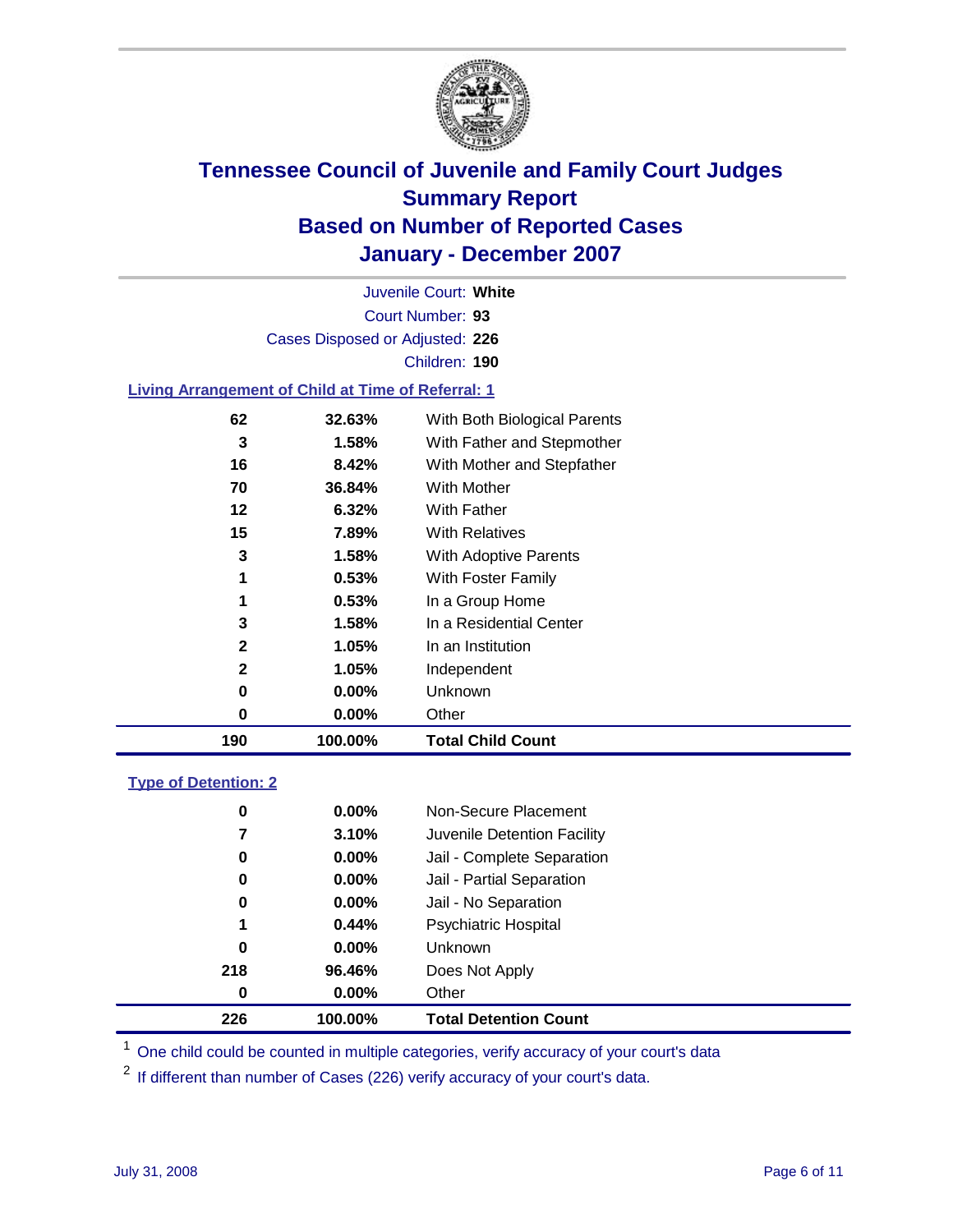

|                                                    |          | Juvenile Court: White                |  |  |
|----------------------------------------------------|----------|--------------------------------------|--|--|
| Court Number: 93                                   |          |                                      |  |  |
| Cases Disposed or Adjusted: 226                    |          |                                      |  |  |
| Children: 190                                      |          |                                      |  |  |
| <b>Placement After Secure Detention Hearing: 1</b> |          |                                      |  |  |
| 6                                                  | 2.65%    | Returned to Prior Living Arrangement |  |  |
| 1                                                  | 0.44%    | Juvenile Detention Facility          |  |  |
| 0                                                  | 0.00%    | Jail                                 |  |  |
| 0                                                  | 0.00%    | Shelter / Group Home                 |  |  |
| 0                                                  | 0.00%    | <b>Foster Family Home</b>            |  |  |
| 0                                                  | 0.00%    | Psychiatric Hospital                 |  |  |
| 0                                                  | 0.00%    | Unknown / Not Reported               |  |  |
| 218                                                | 96.46%   | Does Not Apply                       |  |  |
| 1                                                  | 0.44%    | Other                                |  |  |
| 226                                                | 100.00%  | <b>Total Placement Count</b>         |  |  |
| <b>Intake Actions: 2</b>                           |          |                                      |  |  |
| 177                                                | 58.80%   | <b>Petition Filed</b>                |  |  |
| 4                                                  | 1.33%    | <b>Motion Filed</b>                  |  |  |
| 116                                                | 38.54%   | <b>Citation Processed</b>            |  |  |
| 0                                                  | 0.00%    | Notification of Paternity Processed  |  |  |
| 0                                                  | $0.00\%$ | Scheduling of Judicial Review        |  |  |
| 1                                                  | 0.33%    | Scheduling of Administrative Review  |  |  |
| 0                                                  | 0.00%    | Scheduling of Foster Care Review     |  |  |
| 0                                                  | 0.00%    | Unknown                              |  |  |
| 0                                                  | 0.00%    | Does Not Apply                       |  |  |
| 3                                                  | 1.00%    | Other                                |  |  |
| 301                                                | 100.00%  | <b>Total Intake Count</b>            |  |  |

<sup>1</sup> If different than number of Cases (226) verify accuracy of your court's data.

<sup>2</sup> If different than number of Referral Reasons (301), verify accuracy of your court's data.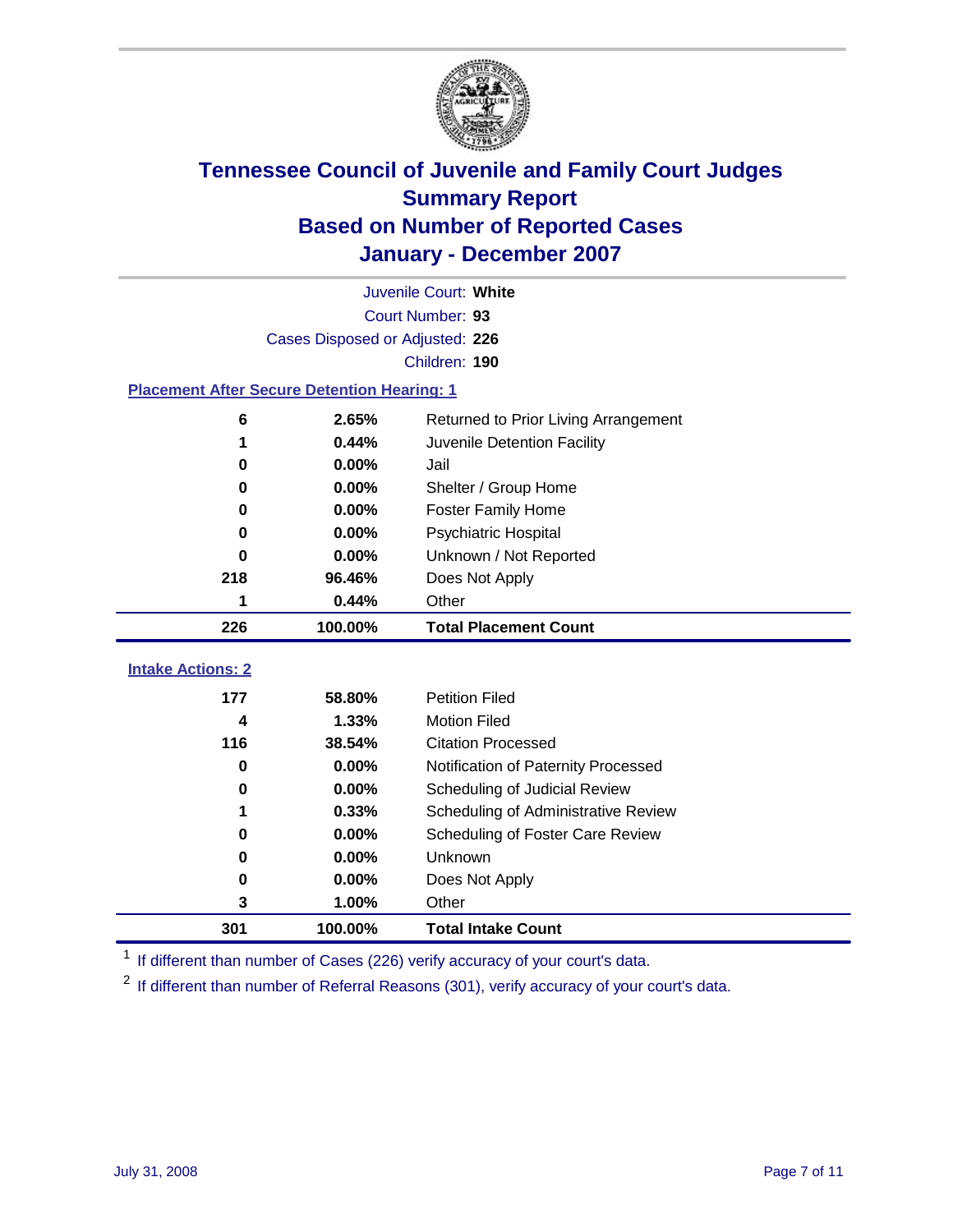

Court Number: **93** Juvenile Court: **White** Cases Disposed or Adjusted: **226** Children: **190**

#### **Last Grade Completed by Child: 1**

| 190         | 100.00% | <b>Total Child Count</b> |
|-------------|---------|--------------------------|
| 0           | 0.00%   | Other                    |
| 0           | 0.00%   | Unknown                  |
| 0           | 0.00%   | Never Attended School    |
| 0           | 0.00%   | Graduated                |
| 4           | 2.11%   | <b>GED</b>               |
| 4           | 2.11%   | Non-Graded Special Ed    |
| 3           | 1.58%   | 12th Grade               |
| 21          | 11.05%  | 11th Grade               |
| 38          | 20.00%  | 10th Grade               |
| 43          | 22.63%  | 9th Grade                |
| 40          | 21.05%  | 8th Grade                |
| 24          | 12.63%  | 7th Grade                |
| 4           | 2.11%   | 6th Grade                |
| 4           | 2.11%   | 5th Grade                |
| $\mathbf 2$ | 1.05%   | 4th Grade                |
| 0           | 0.00%   | 3rd Grade                |
| 1           | 0.53%   | 2nd Grade                |
| 0           | 0.00%   | 1st Grade                |
| 0           | 0.00%   | Kindergarten             |
| 0           | 0.00%   | Preschool                |
| $\mathbf 2$ | 1.05%   | Too Young for School     |

### **Enrolled in Special Education: 1**

| 190 | 100.00%  | <b>Total Child Count</b> |  |
|-----|----------|--------------------------|--|
| 0   | $0.00\%$ | Unknown                  |  |
| 162 | 85.26%   | No                       |  |
| 28  | 14.74%   | Yes                      |  |
|     |          |                          |  |

<sup>1</sup> One child could be counted in multiple categories, verify accuracy of your court's data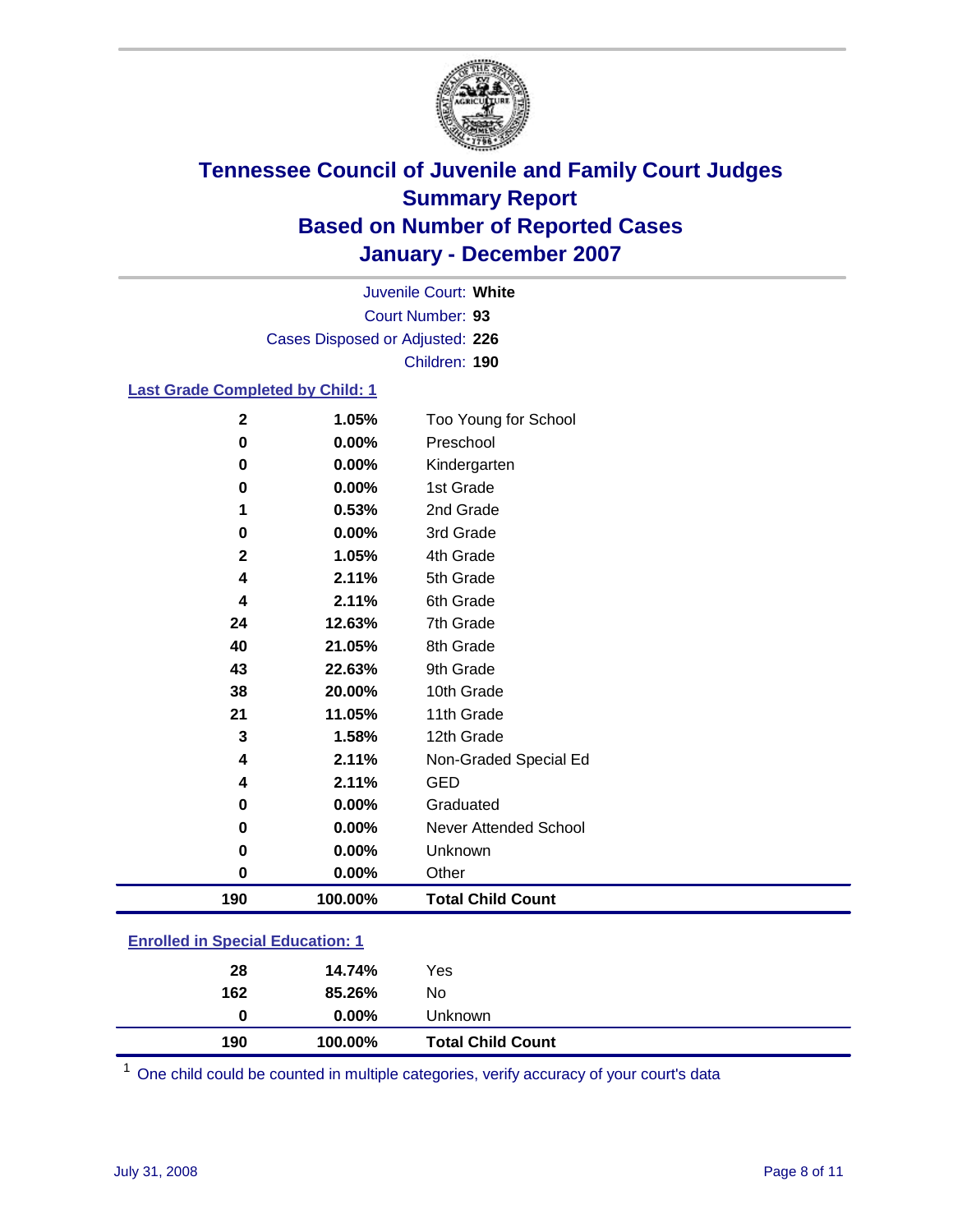

|                              |                                 | Juvenile Court: White     |  |  |
|------------------------------|---------------------------------|---------------------------|--|--|
|                              | Court Number: 93                |                           |  |  |
|                              | Cases Disposed or Adjusted: 226 |                           |  |  |
|                              |                                 | Children: 190             |  |  |
| <b>Action Executed By: 1</b> |                                 |                           |  |  |
| 301                          | 100.00%                         | Judge                     |  |  |
| 0                            | $0.00\%$                        | Referee                   |  |  |
| 0                            | $0.00\%$                        | <b>YSO</b>                |  |  |
| 0                            | $0.00\%$                        | Other                     |  |  |
| 0                            | $0.00\%$                        | Unknown / Not Reported    |  |  |
| 301                          | 100.00%                         | <b>Total Action Count</b> |  |  |

### **Formal / Informal Actions: 1**

| 68  | 22.59%   | Dismissed                                        |
|-----|----------|--------------------------------------------------|
| 0   | $0.00\%$ | Retired / Nolle Prosequi                         |
| 80  | 26.58%   | <b>Complaint Substantiated Delinquent</b>        |
| 106 | 35.22%   | <b>Complaint Substantiated Status Offender</b>   |
| 5   | 1.66%    | <b>Complaint Substantiated Dependent/Neglect</b> |
| 0   | $0.00\%$ | <b>Complaint Substantiated Abused</b>            |
| 0   | $0.00\%$ | <b>Complaint Substantiated Mentally III</b>      |
| 0   | $0.00\%$ | Informal Adjustment                              |
| 28  | $9.30\%$ | <b>Pretrial Diversion</b>                        |
| 3   | 1.00%    | <b>Transfer to Adult Court Hearing</b>           |
|     | 0.33%    | Charges Cleared by Transfer to Adult Court       |
| 0   | $0.00\%$ | Special Proceeding                               |
| 0   | $0.00\%$ | <b>Review Concluded</b>                          |
| 9   | 2.99%    | Case Held Open                                   |
| 1   | 0.33%    | Other                                            |
| 0   | 0.00%    | Unknown / Not Reported                           |
| 301 | 100.00%  | <b>Total Action Count</b>                        |

<sup>1</sup> If different than number of Referral Reasons (301), verify accuracy of your court's data.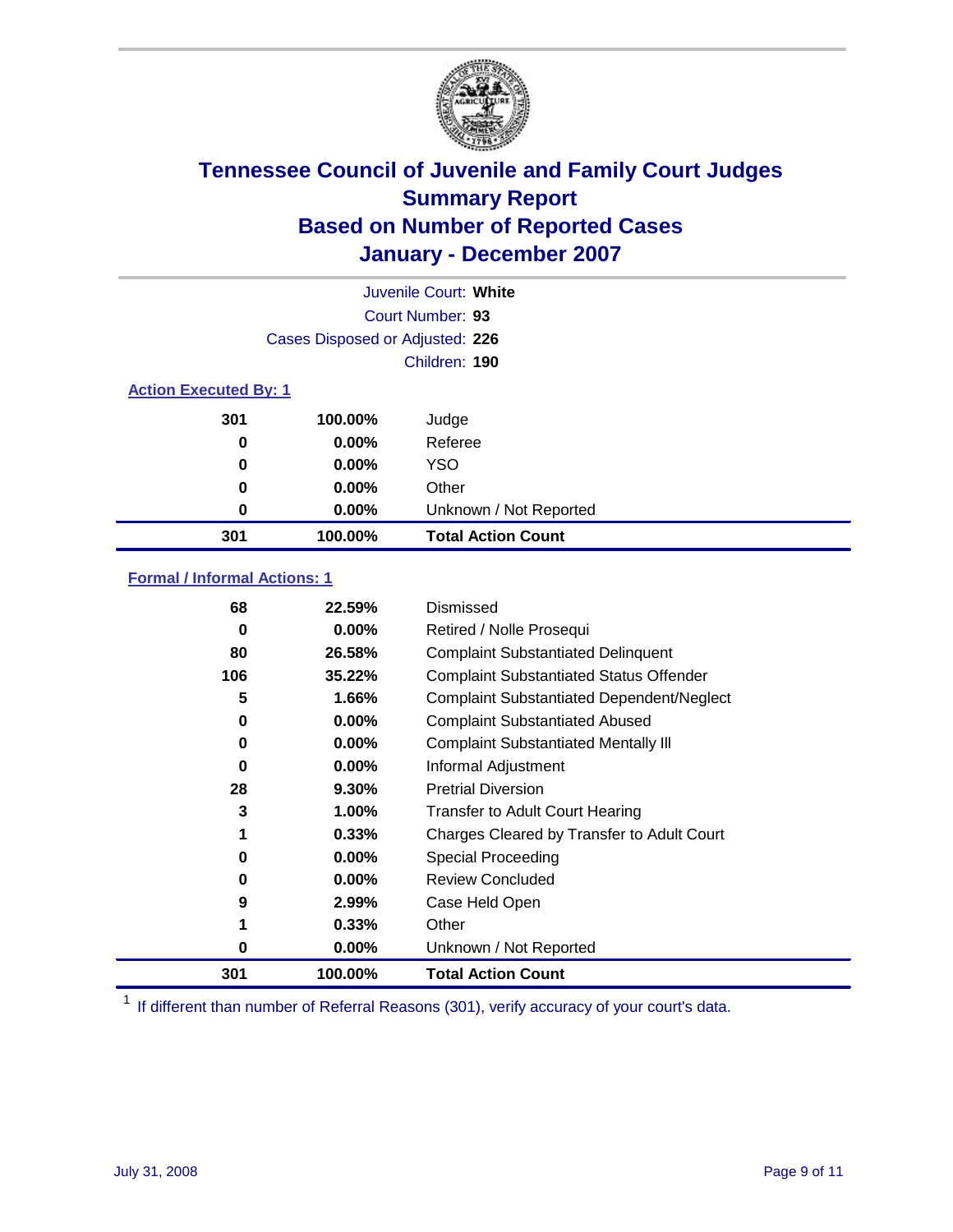

|                       |                                 | Juvenile Court: White                                 |
|-----------------------|---------------------------------|-------------------------------------------------------|
|                       |                                 | Court Number: 93                                      |
|                       | Cases Disposed or Adjusted: 226 |                                                       |
|                       |                                 | Children: 190                                         |
| <b>Case Outcomes:</b> |                                 | There can be multiple outcomes for one child or case. |
| 36                    | 7.10%                           | <b>Case Dismissed</b>                                 |
| 0                     | 0.00%                           | Case Retired or Nolle Prosequi                        |
| 18                    | 3.55%                           | Warned / Counseled                                    |
| 1                     | 0.20%                           | <b>Held Open For Review</b>                           |
| 13                    | 2.56%                           | Supervision / Probation to Juvenile Court             |
| 0                     | 0.00%                           | <b>Probation to Parents</b>                           |
| 16                    | 3.16%                           | Referral to Another Entity for Supervision / Service  |
| 15                    | 2.96%                           | Referred for Mental Health Counseling                 |
| 30                    | 5.92%                           | Referred for Alcohol and Drug Counseling              |
| 0                     | 0.00%                           | Referred to Alternative School                        |
| 0                     | 0.00%                           | Referred to Private Child Agency                      |
| 28                    | 5.52%                           | Referred to Defensive Driving School                  |
| 0                     | 0.00%                           | Referred to Alcohol Safety School                     |
| 7                     | 1.38%                           | Referred to Juvenile Court Education-Based Program    |
| 14                    | 2.76%                           | Driver's License Held Informally                      |
| 0                     | 0.00%                           | <b>Voluntary Placement with DMHMR</b>                 |
| 0                     | 0.00%                           | <b>Private Mental Health Placement</b>                |
| 0                     | 0.00%                           | <b>Private MR Placement</b>                           |
| 0                     | 0.00%                           | Placement with City/County Agency/Facility            |
| 0                     | 0.00%                           | Placement with Relative / Other Individual            |
| 72                    | 14.20%                          | Fine                                                  |
| 7                     | 1.38%                           | <b>Public Service</b>                                 |
| 3                     | 0.59%                           | Restitution                                           |
| 0                     | 0.00%                           | <b>Runaway Returned</b>                               |
| 2                     | 0.39%                           | No Contact Order                                      |
| 0                     | 0.00%                           | Injunction Other than No Contact Order                |
|                       | 0.79%                           | <b>House Arrest</b>                                   |
| 0                     | 0.00%                           | <b>Court Defined Curfew</b>                           |
| 0                     | 0.00%                           | Dismissed from Informal Adjustment                    |
| 1                     | 0.20%                           | <b>Dismissed from Pretrial Diversion</b>              |
| 0                     | 0.00%                           | <b>Released from Probation</b>                        |
| 2                     | 0.39%                           | <b>Transferred to Adult Court</b>                     |
| 0                     | $0.00\%$                        | <b>DMHMR Involuntary Commitment</b>                   |